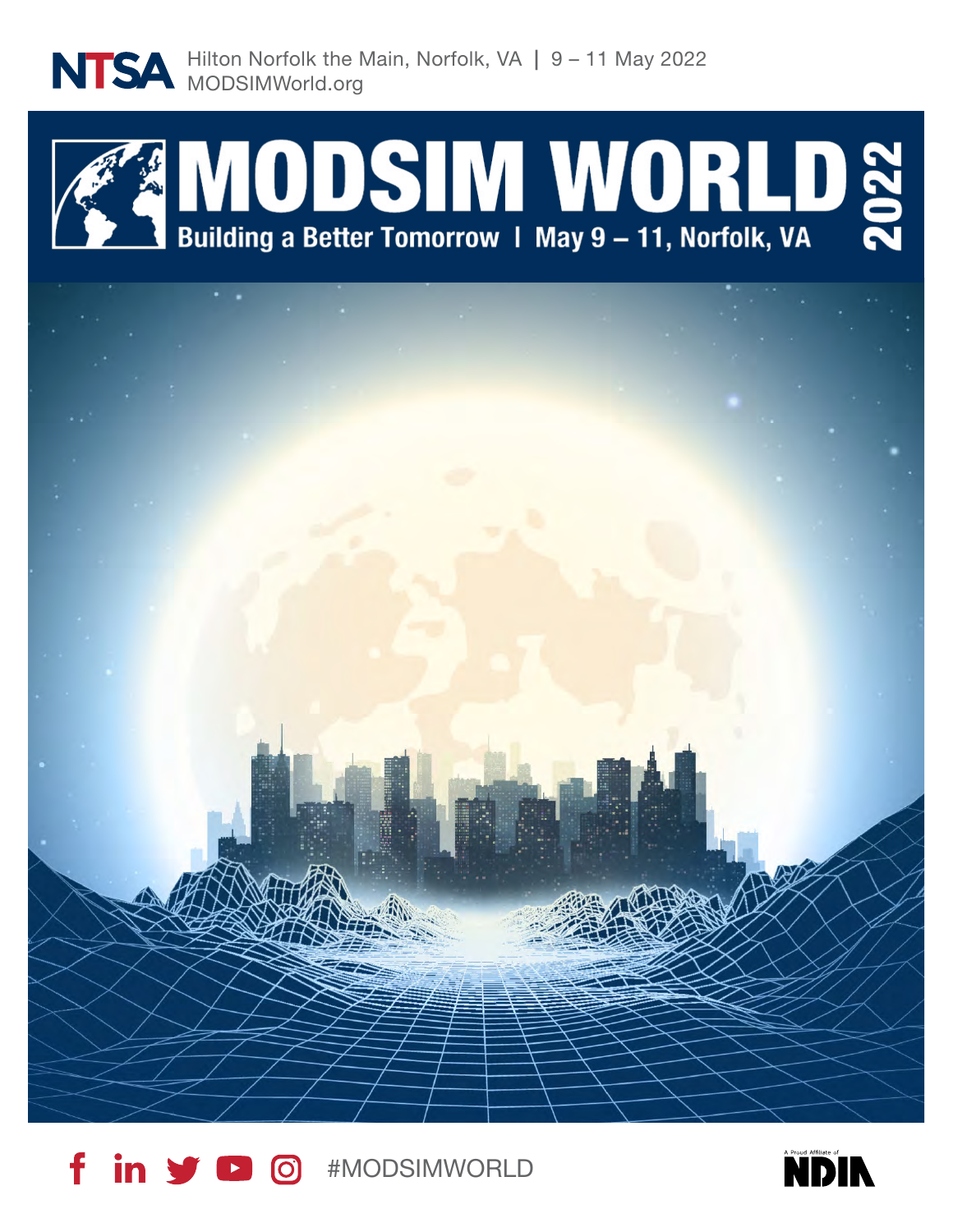# **AGENDA**

# MONDAY, 9 MAY

- 1000 1700 REGISTRATION OPEN MAIN SALON FOYER
- 1230 1730 EXHIBITS OPEN MAIN SALON FOYER

### 1300 – 1315 MODSIM WORLD 2022 WELCOME & OPENING REMARKS MAIN SALONS DE

Welcome & Opening Remarks Nick Drucker Huntington Ingalls Industries, 2022 Conference Chair Introduction of Congressional Keynote Speaker RADM James Robb, USN (Ret.) President, NTSA

## 1315 – 1330 CONGRESSIONAL KEYNOTE ADDRESS

MAIN SALONS DE

Congressman Bobby Scott VA-03

### 1330 – 1400 INDUSTRY KEYNOTE ADDRESS

MAIN SALONS DE

Terry Walley CTO, HII Ingalls Shipbuilding

### 1400 – 1530 SPECIAL EVENT: INDUSTRY KEYNOTE PANEL

### MAIN SALONS DE

Join a panel of industry experts as they share the ways modeling and simulation (M&S) technologies are helping them transform their businesses. This industry keynote panel provides broad ranging perspectives on the impact of M&S technologies in emerging markets (drone and unmanned systems), heavy manufacturing and construction with the nation's largest shipbuilder, and on the international supply chain with North America's largest value added distributor. Based on the theme of "Building a Better Tomorrow" the panelists will provide perspective on how M&S tools are helping them deploy solutions for a more resilient future.

### Nick Drucker

Manager, Enterprise Centers of Excellence, Huntington Ingalls Industries, 2022 Conference Chair *Moderator*

### Rese Cleaver

Director of Product Management, DroneUp

Kenyth Campbell

Sr. Supply Chain Analyst, Ferguson Enterprise

### Mary Claire McLaughlin Digital Capabilities Lab Manager, Newport News Shipbuilding (NNS)

1530 – 1600 NETWORKING BREAK & DEDICATED EXHIBIT TIME MAIN SALON FOYER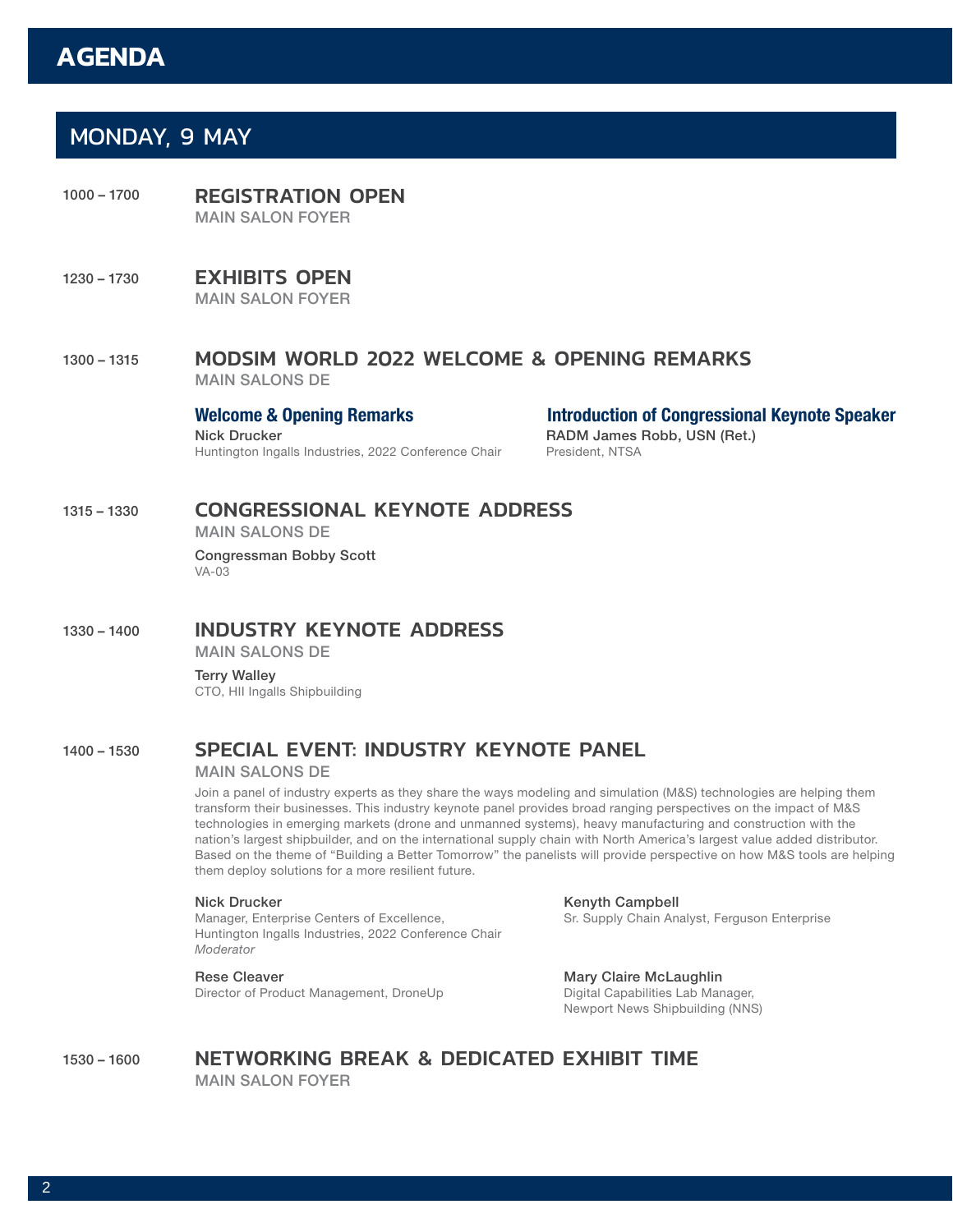

### 1600 – 1730 SPECIAL EVENT: "THE SIMULATION CENTURY" – DIGITAL TWINS & THE METAVERSE

MAIN SALONS DE

This is our tenth annual session to address the growing issue of managing the human/machine interface as we hurtle towards the singularity and the metaverse. We will discuss how to achieve fluency with smarter balance between humans and machines to optimize outcomes. The Simulation Century Panel presentations this year focus on technologies that build towards the metaverse.

*"AI Digital Twins and the Metaverse"*

Richard Boyd CEO, Tanjo, Inc. *Moderator*

### *"Digital Twins to Manage Community Wellness"* Anil Menon, Ph.D.

Executive Vice President, Community & Urban Services, Sharecare, Inc.

*"In the Footsteps of Marco Polo using XR"* Dennis Belliveau Explorer in Residence and Author,

In The Footsteps of Marco Polo

### *"Empowerment"*

Marc Prensky

Renowned author and creator of the term "Digital Natives"

# TUESDAY, 10 MAY

- 0700 1700 REGISTRATION OPEN MAIN SALON FOYER
- 0745 0845 **CONTINENTAL BREAKFAST** MAIN SALON FOYER
- 0845-0900 DAY TWO WELCOME & OPENING REMARKS MAIN SALONS DE

### Opening Remarks

Nick Drucker Huntington Ingalls Industries, 2022 Conference Chair Introduction of Government Keynote Speaker RADM James Robb, USN (Ret.) President, NTSA

# 0900 – 1000 GOVERNMENT KEYNOTE ADDRESS

MAIN SALONS DE

BG William R. Glaser Director, Synthetic Training Environment Cross Functional Team (STE CFT)

### 0930 - 1730 **EXHIBITS OPEN**

MAIN SALON FOYER

1000 – 1030 NETWORKING BREAK & DEDICATED EXHIBIT TIME MAIN SALON FOYER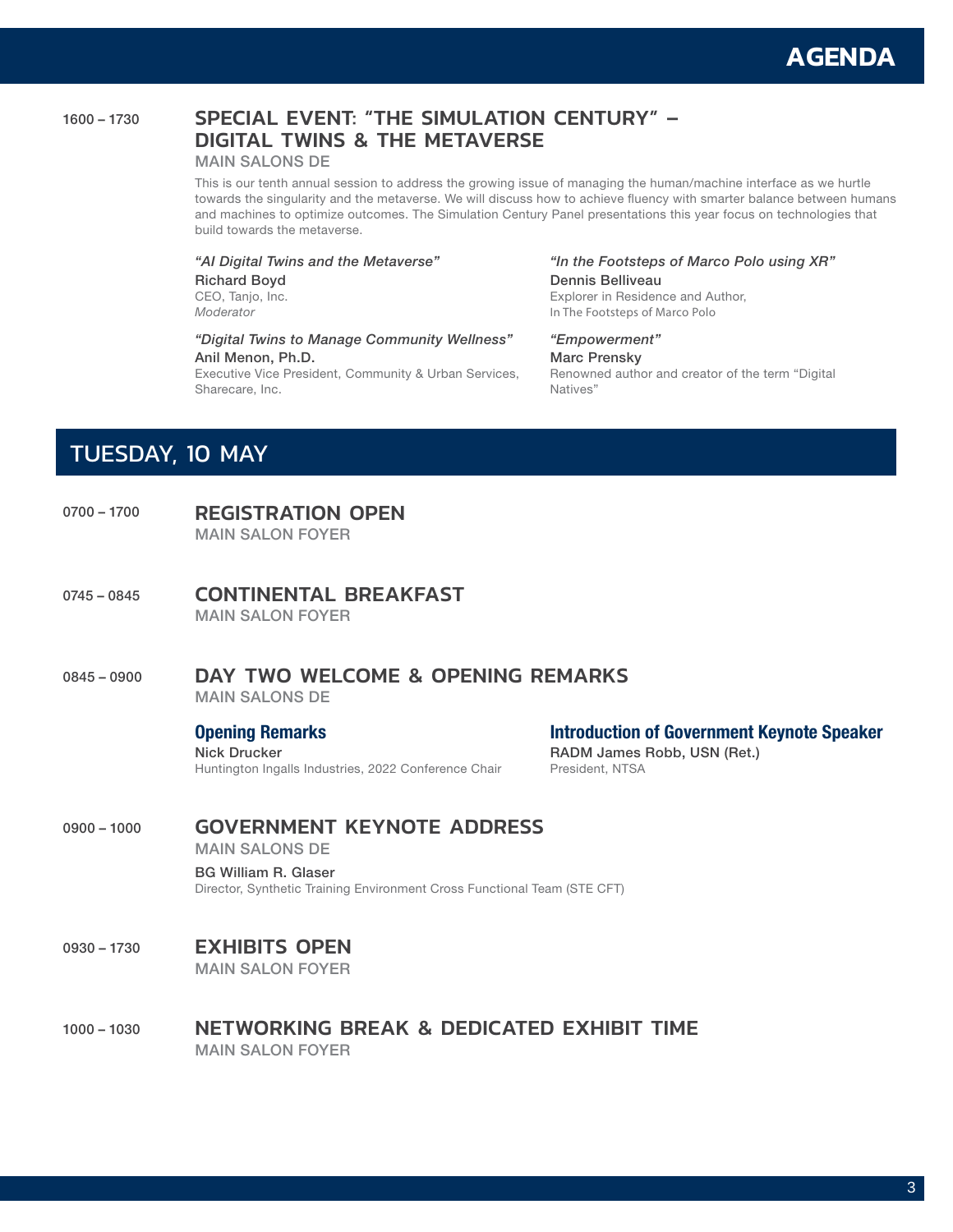### PAPER SESSION I - INDUSTRY TRACK: DATA AUTHENTICITY & TRAINING SUPPORT MAIN SALON A

### 1030 – 1050 Implementing Zero Trust Principles to Data in Motion for Improved Security and Performance over Physical and Virtual Networks

Joseph Warren Thales Cloud Protection and Licensing

### 1050 – 1110 Fake Data – Real Operations

Lt Col Matt Martin, USAF (Ret.) CAE USA, Inc.

### 1110 – 1130 The Need for Cyber-Physical Digital Twins for Multi-Domain Operational Studies & Analysis

Steven Huang ManTech International Corporation

Douglas Orellana ManTech International Corporation

### 1130 – 1150 Development and Testing of a Virtual Reality Aviation Illusion Trainer

Robert Thomas, Ph.D. Embry-Riddle Aeronautical University

Gary Garter Embry-Riddle Aeronautical University

Nicholas Nieves Embry-Riddle Aeronautical University Trevor Goodwin Embry-Riddle Aeronautical University

Thomas Barcza Embry-Riddle Aeronautical University

PAPER SESSION I - SECURITY TRACK: TRAINING WITH SYNTHETIC AGENTS & AI MAIN SALON B

1030 – 1050 Red Rover, Red Rover, Send an F-35 Right Over: Assessing Synthetic Agent Trust in Humans to Optimize Mission Outcomes in Mosaic Warfare

> Sandro Scielzo, Ph.D. CAE USA, Inc.

Brian Hall CAE USA, Inc.

### 1050 – 1110 Real-Time Situation Awareness Assessment for Pilots via Machine Learning: Constructing an Automated Classification System

Sandro Scielzo, Ph.D. CAE USA, Inc.

Eric Larson, Ph.D. Southern Methodist University Nicholas Crothers Southern Methodist University

Yash Sinha Southern Methodist University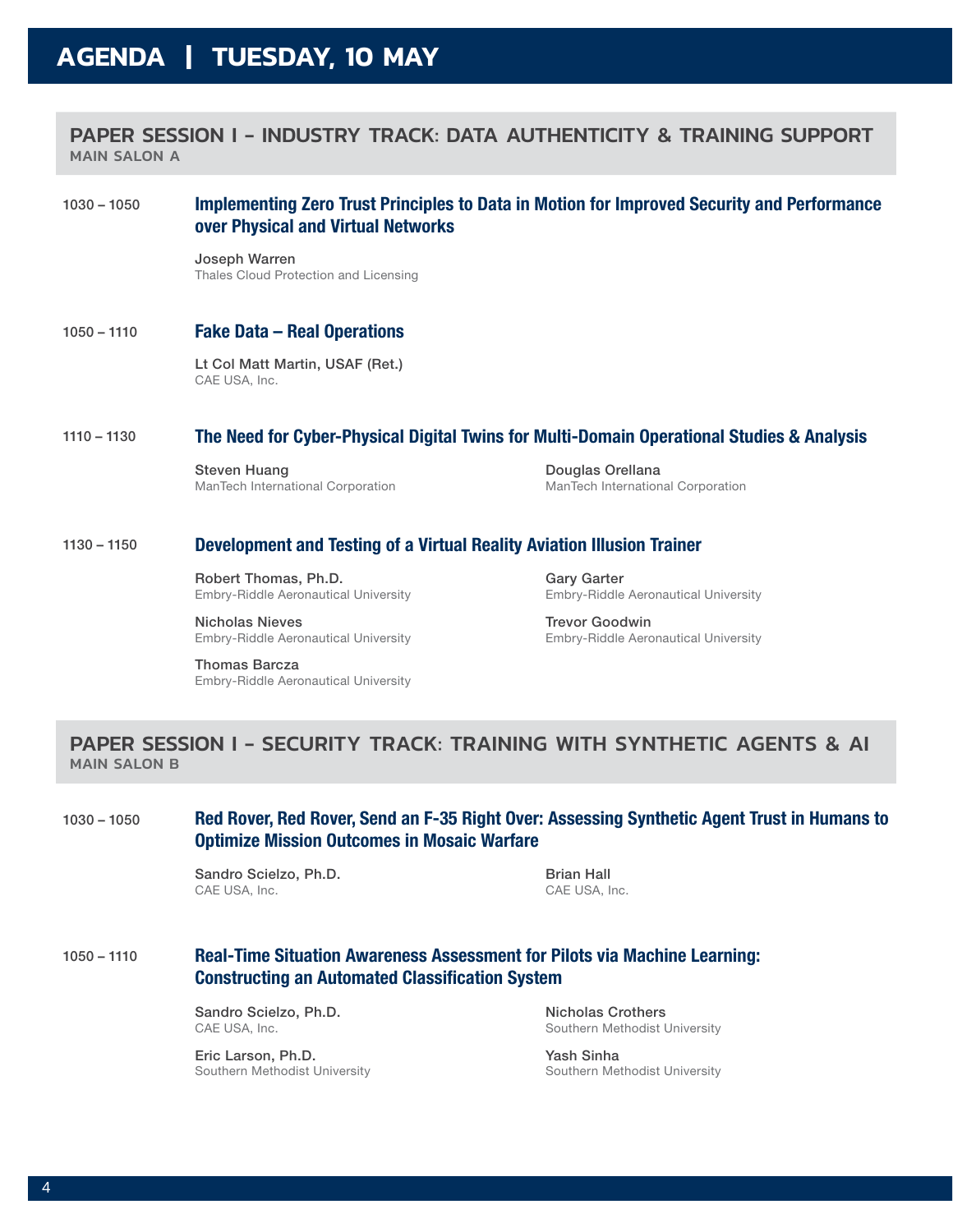# **TUESDAY, 10 MAY | AGENDA**

### 1110 – 1130 The STRATEGIC Project: Innovative Automated Analysis Tools for After Action Review (AAR) Using AI and Modeling & Simulation

Ariane Bitoun MASA Group

Hans ten Bergen MASA Group

James Appleby MASA Group

Anne-Gwenn Bosser ENIB / Lab-STICC

François Legras Independent Researcher

### 1130 – 1150 A Neuro-Symbolic Approach to AI Agents within Simulation

Samuel Griffith Discovery Machine, Inc.

Todd Griffith. Ph.D. Discovery Machine, Inc.

Brady Kirkmmpatrick Discovery Machine, Inc.

Hudson Pepper Discovery Machine, Inc.

Isaiah Mallery Discovery Machine, Inc.

### PAPER SESSION I - COMMUNITY TRACK: EDUCATIONAL APPROACHES UTILIZING M&S MAIN SALON C

### 1030 – 1050 Analog vs. Digital: Amplifying Feedback for Learning

Nicholas Armendariz University of Central Florida JJ Walcutt, Ph.D. Clay Strategic Designs

### 1050 – 1110 Boosting Cognitive Capabilities through Enhanced States during Gaming

Maria Kozhevnikov, Ph.D. Harvard Medical School

### 1110 – 1130 Augmented & Mixed Reality-based Modules for Scientific Instrumentation Training

Michael Kozhevnikov, Ph.D. Norfolk State University

### 1130 – 1150 Transitioning M&S Courses from a M&S Engineering Degree to a Major Under a Computer Engineering Degree

James Leathrum, Jr., Ph.D. Old Dominion University

Yuzhong Shen, Ph.D. Old Dominion University Masha Sosonkina, Ph.D. Old Dominion University

Michel Audette, Ph.D. Old Dominion University

### 1200 – 1300 LUNCH & DEDICATED EXHIBIT TIME MAIN SALONS FGH & SALON FOYER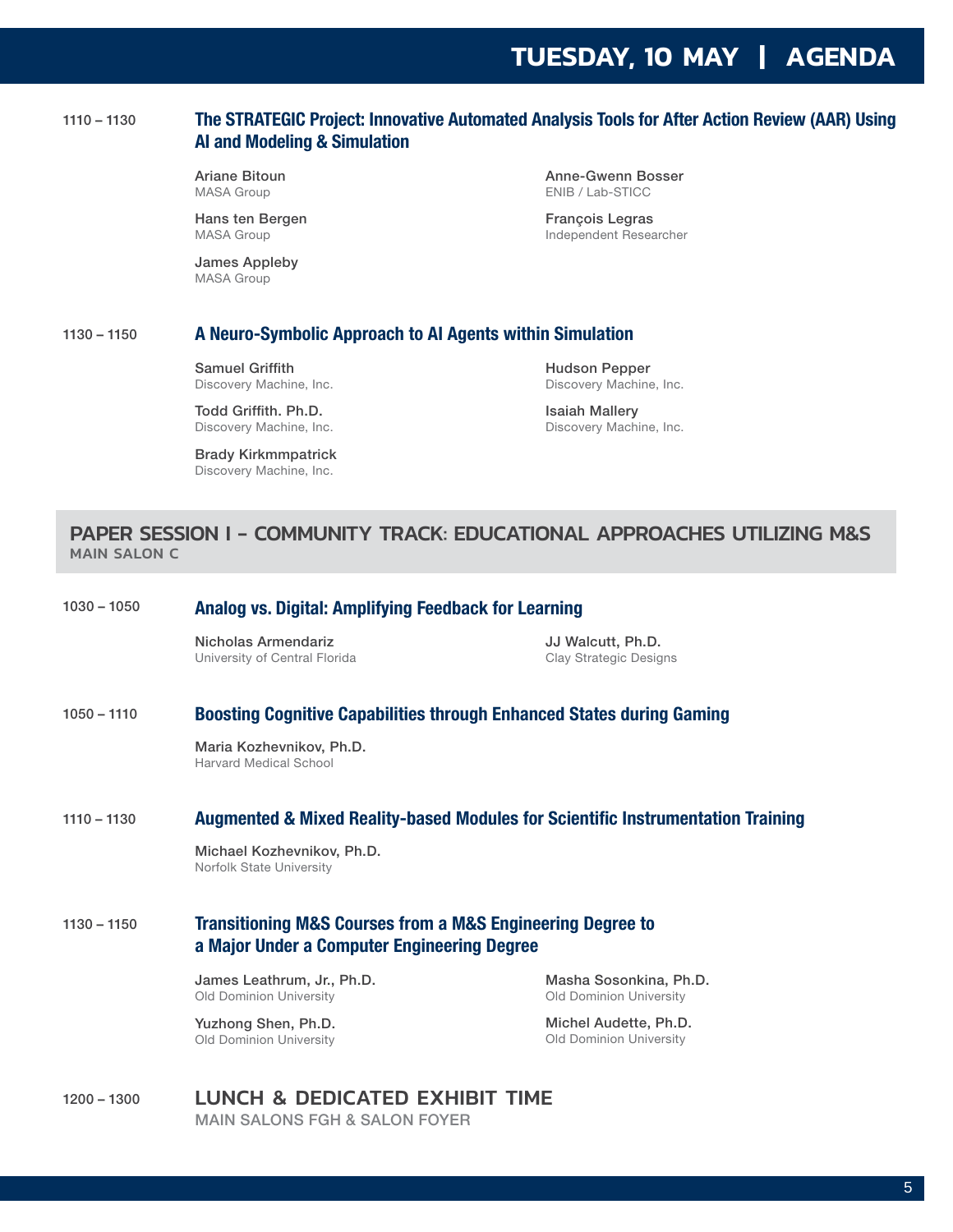### 1300 – 1400 SPECIAL EVENT: SIMULATION FOR THE COMMON MAN: ACCESSIBILITY REVISITED

### MAIN SALONS DE

Given the power of insight and learning that simulation provides, you might question why simulations are not more widely used. This facilitated, interactive brainstorming session intends to follow up on the discussion about the M&S accessibility problem that arose at the 2018 MODSIM conference. The purpose is to try and understand how our M&S community can reach new users and decision-makers. All attendees are welcome.

### Andrew Collins, Ph.D.

Assistant Professor, Old Dominion University

### 1400 – 1430 NETWORKING BREAK & DEDICATED EXHIBIT TIME

MAIN SALON FOYER

### 1430 – 1600 SPECIAL EVENT: HAPPENINGS IN MEDICAL MODELING & SIMULATION MAIN SALONS DE

Join a panel of industry and academic experts as they share the ways M&S technologies are innovating in the medical space. This panel will provide broad ranging perspectives on the impact of M&S technologies in DoD and civilian medical training. Based on the theme of "Building a Better Tomorrow," the panelists will provide perspectives on how M&S tools are being deployed to help save lives.

#### Claire Hughes

Research Associate III, eXtended Reality Division, Design Interactive, Inc., 2022 Deputy Program Chair

### Frank Karluk

Account Executive, Medical Modeling and Simulation, DLH Corporation

#### Bob Armstrong

Assistant Professor, School of Health Professions and Executive Director, Sentara Center for Simulation and Immersive Learning, Eastern Virginia Medical School

### Philip LeDuc, Ph.D.

William J. Brown Professor, Mechanical Engineering Department, Carnegie Mellon University

### 1600 – 1730 ATTENDEE ONSITE NETWORKING EVENT

### MAIN SALON FOYER

MODSIM World reception is a networking event for industry, academia, and government attendees involved in the modeling and simulation community. This standing reception will have appetizers and beverages served at various stations throughout the lobby of the Hilton. Participants will have the chance to network and visit exhibitor tables to discover the latest in M&S technology.

### Welcome Remarks

#### Nick Drucker

Huntington Ingalls Industries, 2022 Conference Chair

Networking Reception Sponsor VMASC

# WEDNESDAY, 11 MAY

0700 - 1400 REGISTRATION OPEN MAIN SALON FOYER

0745-0845 **CONTINENTAL BREAKFAST** MAIN SALON FOYER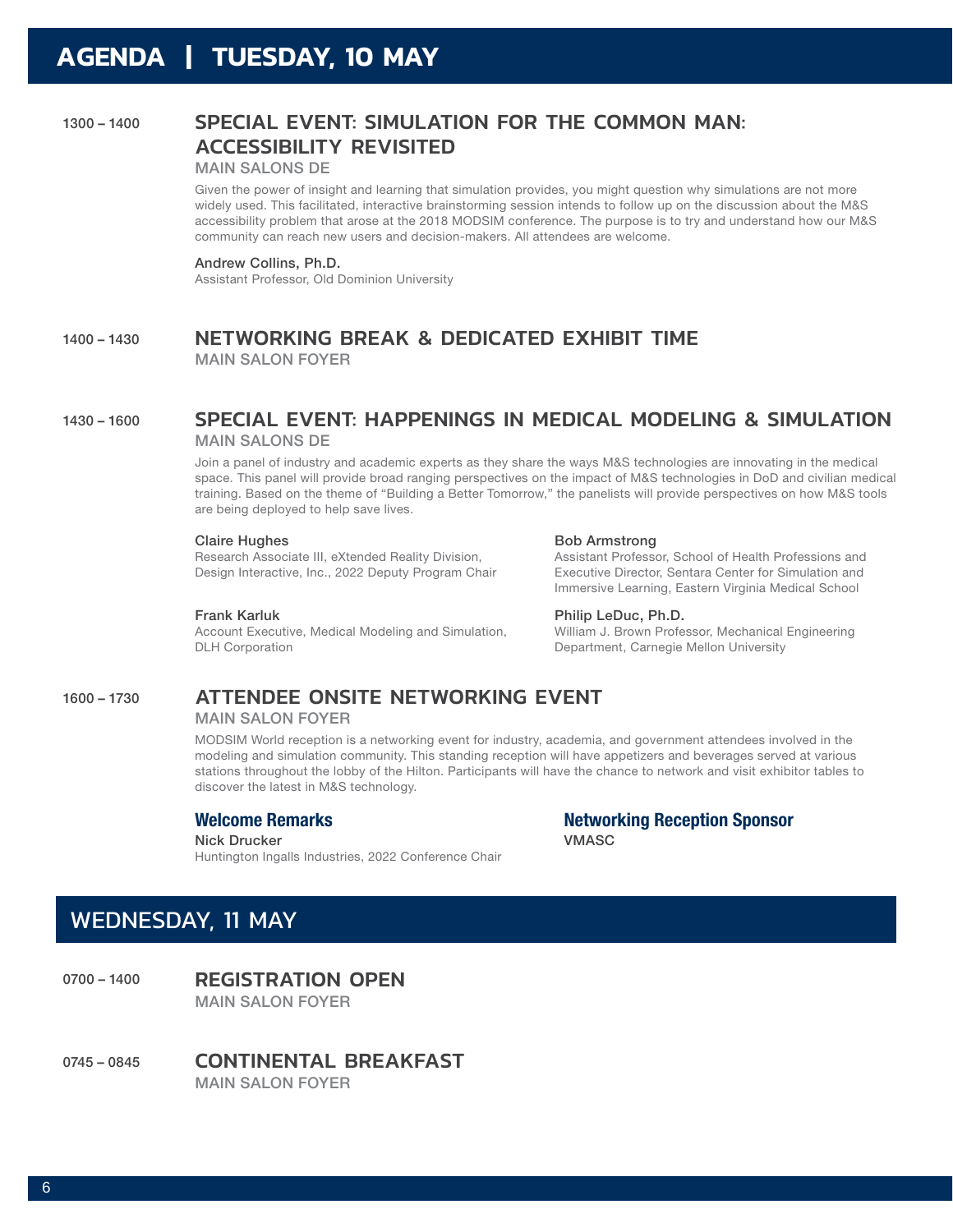# 0845-0900 DAY THREE WELCOME & OPENING REMARKS

MAIN SALONS DE

### Opening Remarks

Nick Drucker Huntington Ingalls Industries, 2022 Conference Chair

# 0900 - 1000 SPECIAL EVENT: AR/VR PANEL -TECHNOLOGIES CONTRIBUTING TO THE METAVERSE

MAIN SALONS DE

This panel will define the metaverse, what it means for the government, and then dive into the technological advancements that are making it possible today. The panel will explore areas such as real-time 3D, scaling, geospatial, rendering, UI/UX, and how they come together to make a credible metaverse available for the government to realize significant value.

### Bob Kleinhample, CMSP

Strategic Account Executive, Improbable U.S. Defense & National Security *Moderator*

Gastao De Figueiredo SVP Strategic Partnerships, Blackshark.ai

Caitlin Dohrman General Manager, Improbable U.S. Defense and National Security

John Burwell Global Lead, Simulation and Training, Varjo

Luke DeVore Senior Client Partner, Unity Technologies

Tim Woodard Senior Solutions Architect, NVIDIA

0930 - 1400 **EXHIBITS OPEN** 

MAIN SALON FOYER

# **Train Like You Maintain**

**Light Weight Fully Immersive Virtual Maintenance Trainers** Booth #1



US Navy STAVE solutions provider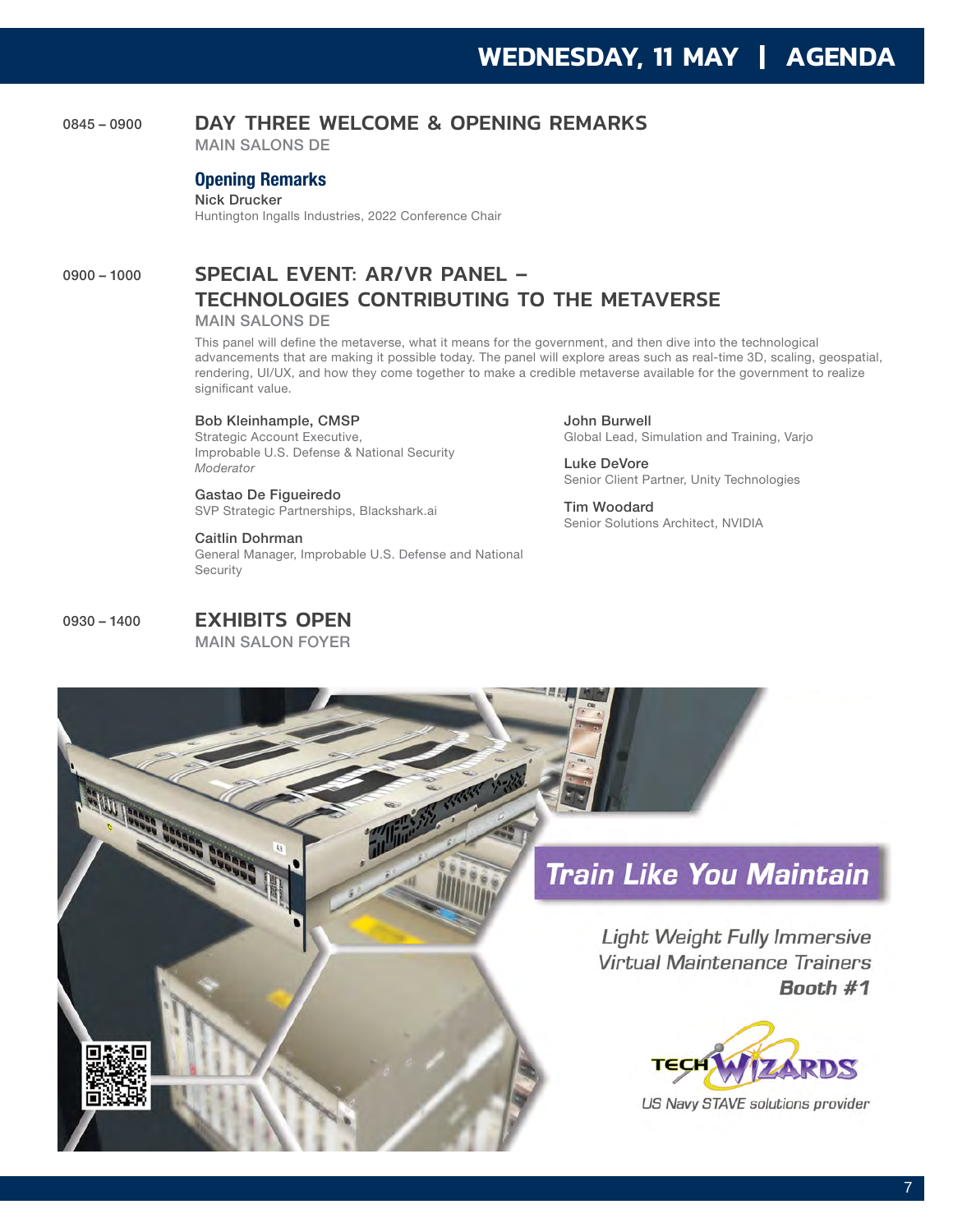# **AGENDA | WEDNESDAY, 11 MAY**

### 1000 – 1030 NETWORKING BREAK & DEDICATED EXHIBIT TIME MAIN SALON FOYER

### PAPER SESSION II - INDUSTRY TRACK: INDUSTRY FOCUSED M&S MAIN SALON A

### 1030 – 1050 Data Science Team Topology: An Interdisciplinary Team Framework for AI

Ralitsa Maduro, Ph.D. Sentara Healthcare

Jay Gendron USAA

Phil Lacasse

### 1050 – 1110 Advancing Electrical Grid Operator Training Through eXtended Reality (XR) Technology

Diana Perera Design Interactive, Inc.

Charis Horner Design Interactive, Inc.

Melynda Hoover, Ph.D. Design Interactive, Inc.

Stacey Sanchez Design Interactive, Inc.

### 1110 – 1130 Optimal Electric Grid Black Start Restoration Subject to Threats

Kevin Stamber Sandia National Laboratories

Bryan Arguello Sandia National Laboratories

Richard Garrett Sandia National Laboratories Walt Beyeler Sandia National Laboratories

Casey Doyle Sandia National Laboratories

David Schoenwald Sandia National Laboratories

### 1130 – 1150 Adaptive Camera Motion Generation for Procedural Guidance and Understanding in Virtual **Environments**

Shan Liu, Ph.D. Old Dominion University

Yuzhong Shen, Ph.D. Old Dominion University

### PAPER SESSION II - SECURITY TRACK: TRAINING AFFORDED THROUGH GAMING MAIN SALON B

### 1030 – 1050 Training Beyond 2025: A Vision for Synergizing RRL and STE

George Stone, Ph.D., CMSP Aptima, Inc.

Evan Oster Aptima, Inc.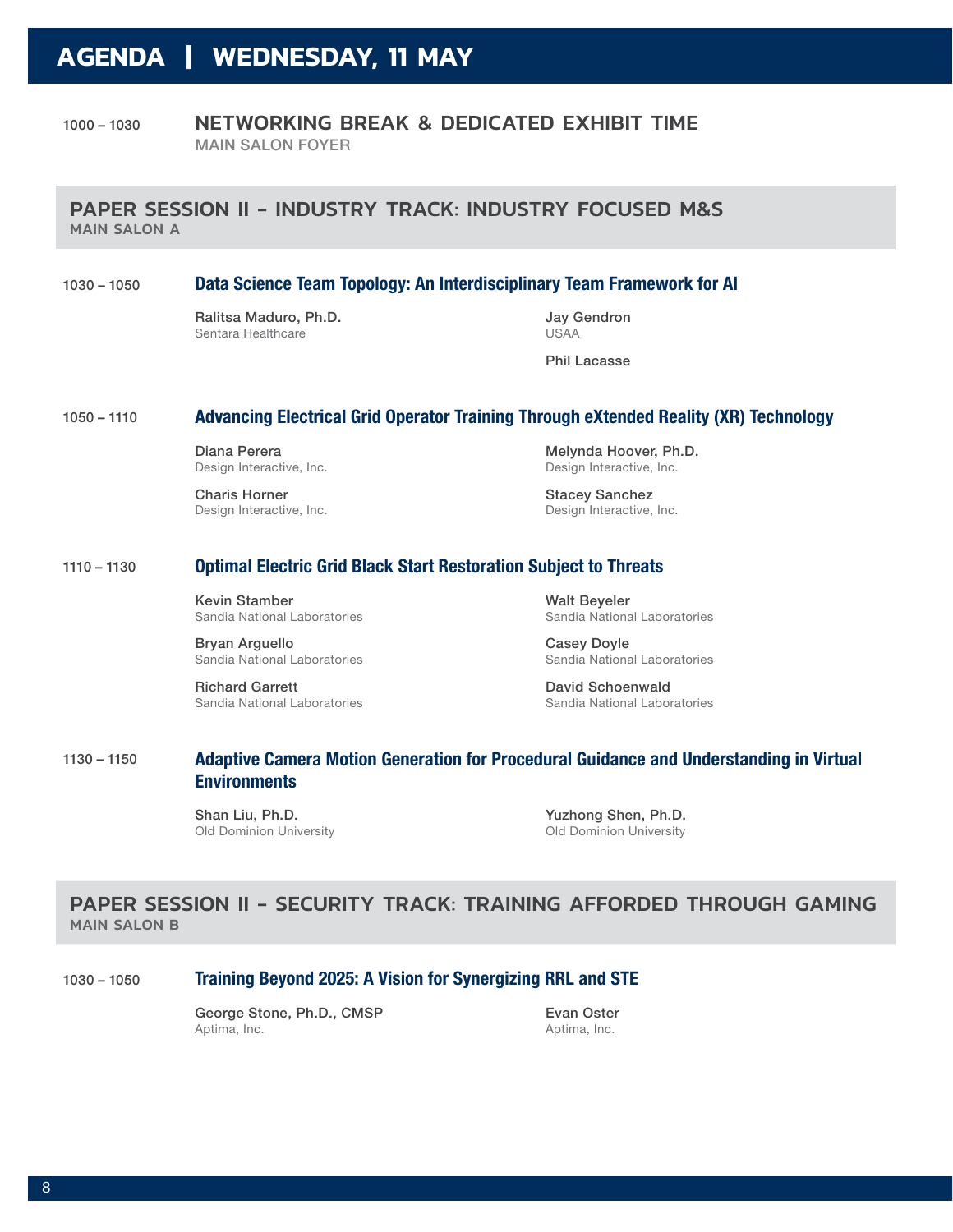# **WEDNESDAY, 11 MAY | AGENDA**

### 1050 – 1110 Developing & Applying an Accelerated Learning Framework for Game-Based Training

Julian Abich IV, Ph.D. Quantum Improvements Consulting

Eric Sikorski, Ph.D. Quantum Improvements Consulting

### 1110 – 1130 Cyber Red Zone: Capture-the-Flag the DoD Way!

Tashara Cooper **NAWCTSD** 

Jonathan Harris, Ph.D. **NAWCTSD** 

### 1130 – 1150 Implementation of Live-Virtual-Constructive (LVC) Workplace Setting to Enhance Occupational Success among Young Adults with ADHD

Rachel Su Ann Lim University at Buffalo

Kevin Hulme, Ph.D., CMSP University at Buffalo

Gregory Fabiano, Ph.D. University at Buffalo

Sandro Sodano, Ph.D. University at Buffalo

Chanelle Gordon, Ph.D. Child and Family Translational Research Center

### PAPER SESSION II - COMMUNITY TRACK: M&S IN HEALTHCARE MAIN SALON C

### 1030 – 1050 Artificial Societies Enabling Multidisciplinary Policy Evaluation: A Health Policy Example

Andreas Tolk, Ph.D., CMSP The MITRE Corporation

Bianica Pires, Ph.D. The MITRE Corporation

Jon Cline, Ph.D. The MITRE Corporation

### 1050 – 1110 Establishing and Maintaining a Research Agenda for Healthcare Modeling & Simulation

Brian Goldiez, Ph.D., CMSP VMASC, Old Dominion University

### 1110 – 1130 Enhancing Nursing Student Efficiency and Efficacy in Patient Care through

### Virtual Patient Simulation

Thomas Santarelli Shadow Health® at Elsevier

Cheryl Wilson, DNP Shadow Health® at Elsevier

Francisco Jimenez, Ph.D. Shadow Health® at Elsevier

### 1130 – 1150 Introduction of the Joint Emergency Trauma Simulation (JETS) System

CSM David Litteral, USA (Ret.), Ph.D. IVIR, Inc.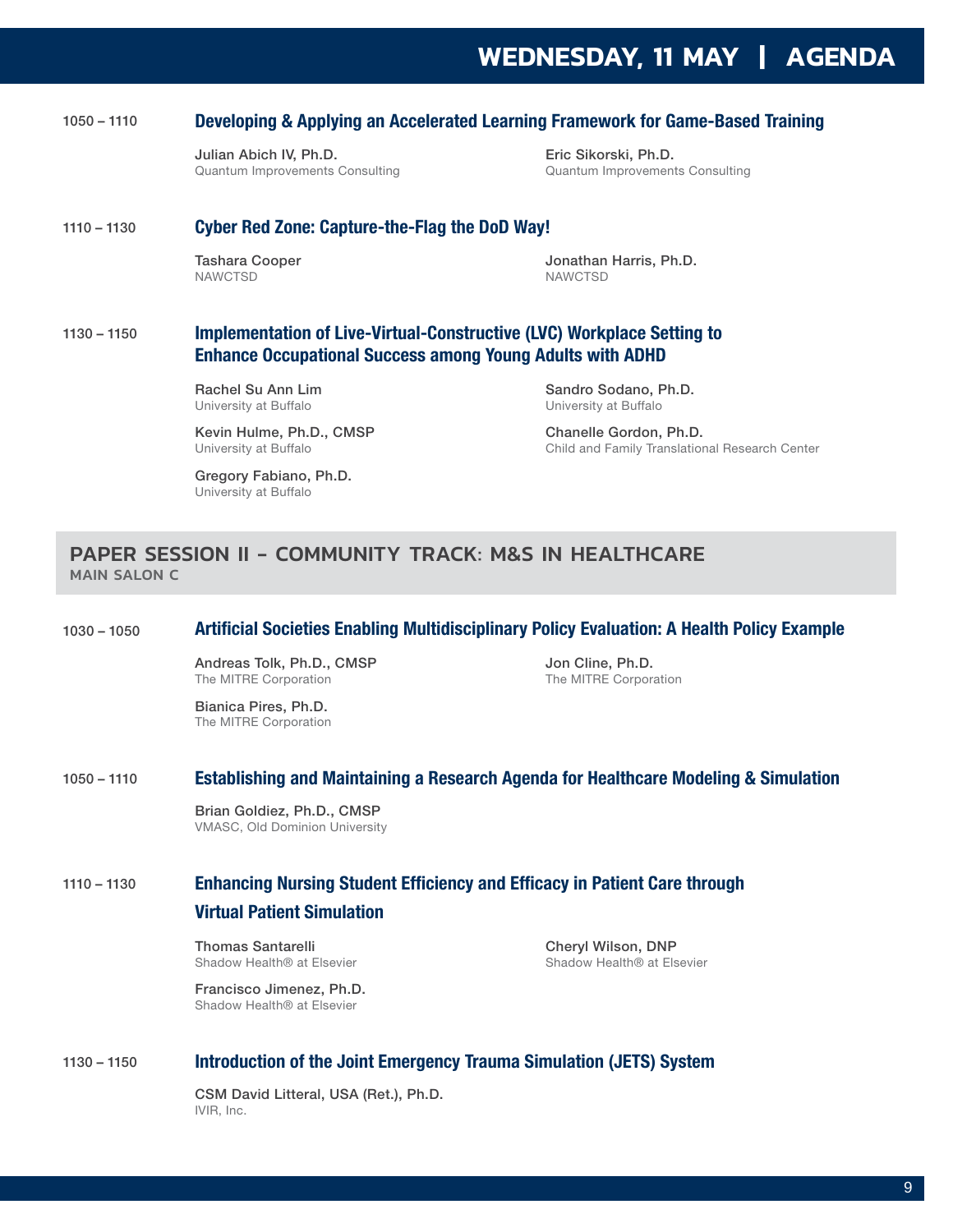# **AGENDA | WEDNESDAY, 11 MAY**

### 1030 – 1200 SPECIAL EVENT: STEM EVENT

MAIN SALON FOYER

The MODSIM STEM event provides a unique opportunity to contribute directly to the school experience of youth who are beginning to formulate their dreams for the future. During the MODSIM STEM event, approximately 100 area highschool students will get the opportunity to see firsthand the world of M&S. Students will rotate through hands-on M&S demonstrations provided in the exhibit hall to see STEM in action.

### 1200 – 1300 LUNCH & DEDICATED EXHIBIT TIME

MAIN SALONS FGH & SALON FOYER

### PAPER SESSION III - SECURITY TRACK: DIGITALLY-CONNECTED TRAINING WORLDS MAIN SALON B

### 1300 – 1320 Warfighter Digital Twin

Zhiqing Cheng, Ph.D. Innovision, LLC

Reed Hoyt, Ph.D. U.S. Army Research Institute of Environment Medicine

Gary Zientara, Ph.D. U.S. Army Research Institute of Environment Medicine

### 1320 – 1340 Online Synchronous Matrix Wargaming as a Multi-Domain Government & Military Decision Support Training Capability

COL Wayne Stilwell, USA (Ret.), Ph.D. Stilwell Technology and Robotics, LLC

MAJ Stephen Nelson, USA NATO ACT

### 1340 – 1400 Simulating Changing Environments with Socio-Technical Modeling: An Air Combat Example

Benjamin Bell, Ph.D. Eduworks Corporation

Winston "Wink" Bennett, Jr., Ph.D. Air Force Research Laboratory

Kristin Wood Eduworks Corporation

Fritz Ray Eduworks Corporation

### 1400 – 1420 Replacing Paper: Simulation Assessment App in the Canadian Navy

Dave Boldt Marine Learning Systems

Arvinder Aujla Royal Canadian Navy

Murray Goldberg Marine Learning Systems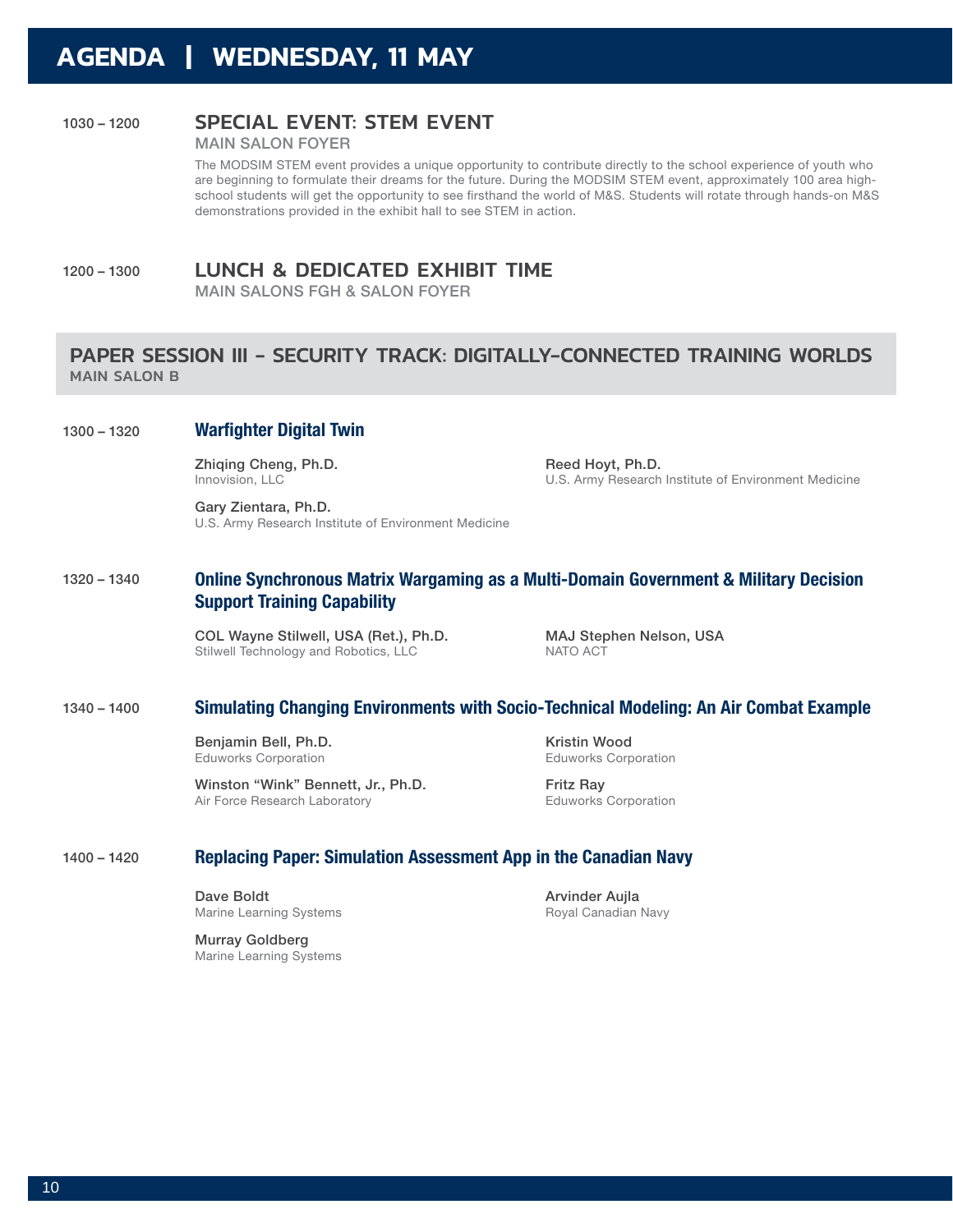## PAPER SESSION III - COMMUNITY TRACK: RETHINKING COGNITIVE & PERFORMANCE MODELS

MAIN SALON C

### 1300 – 1320 Comparison of Collective Day & Night Shooting and Lethality Performance

Gregory Goodwin, Ph.D. Combat Capabilities Development Command – Soldier Center

Jacquelyn Schreck Quantum Improvements Consulting

Grace Teo, Ph.D. Quantum Improvements Consulting

### 1320 – 1340 The Implementation of Virtual Humans: Rethinking Critical Thinking & Metacognition

CDR Dan Davis, USN (Ret.) Catholic Polytechnic University

Jennifer Nolan, Ph.D. Catholic Polytechnic University

John Tran, Ph.D. Catholic Polytechnic University

Mark Davis, Ph.D. Wood Duck Research, Inc.



# **REGISTER NOW**

### 2022 Theme: New Paradigm of Learning: Partner and Prevail

In collaboration with NTSA, the Advanced Distributed Learning (ADL) Initiative is excited to announce iFEST 2022. The iFEST 2022 theme highlights the value of working together to build the DoD's future learning ecosystem. In today's connected world, projects that achieve enterprise-level interoperability and widespread adoption depend on building or attracting partnerships. Join us at iFEST 2022 to explore opportunities across agencies, and with academic, corporate, and international partners.

# WHY iFEST?

iFEST is the premier conference on Distributed Learning, bringing together thought leaders, innovators, and senior officials from government, industry, and academia to share the latest challenges, innovations, and opportunities for collaboration. If you have a role or interest in education and training modernization, you'll want to be part of iFEST 2022.

### Who Attends?

500+ attendees from military, government, industry, and academia.

### Why Attend?

Share the latest challenges and innovations in distributed learning innovation.